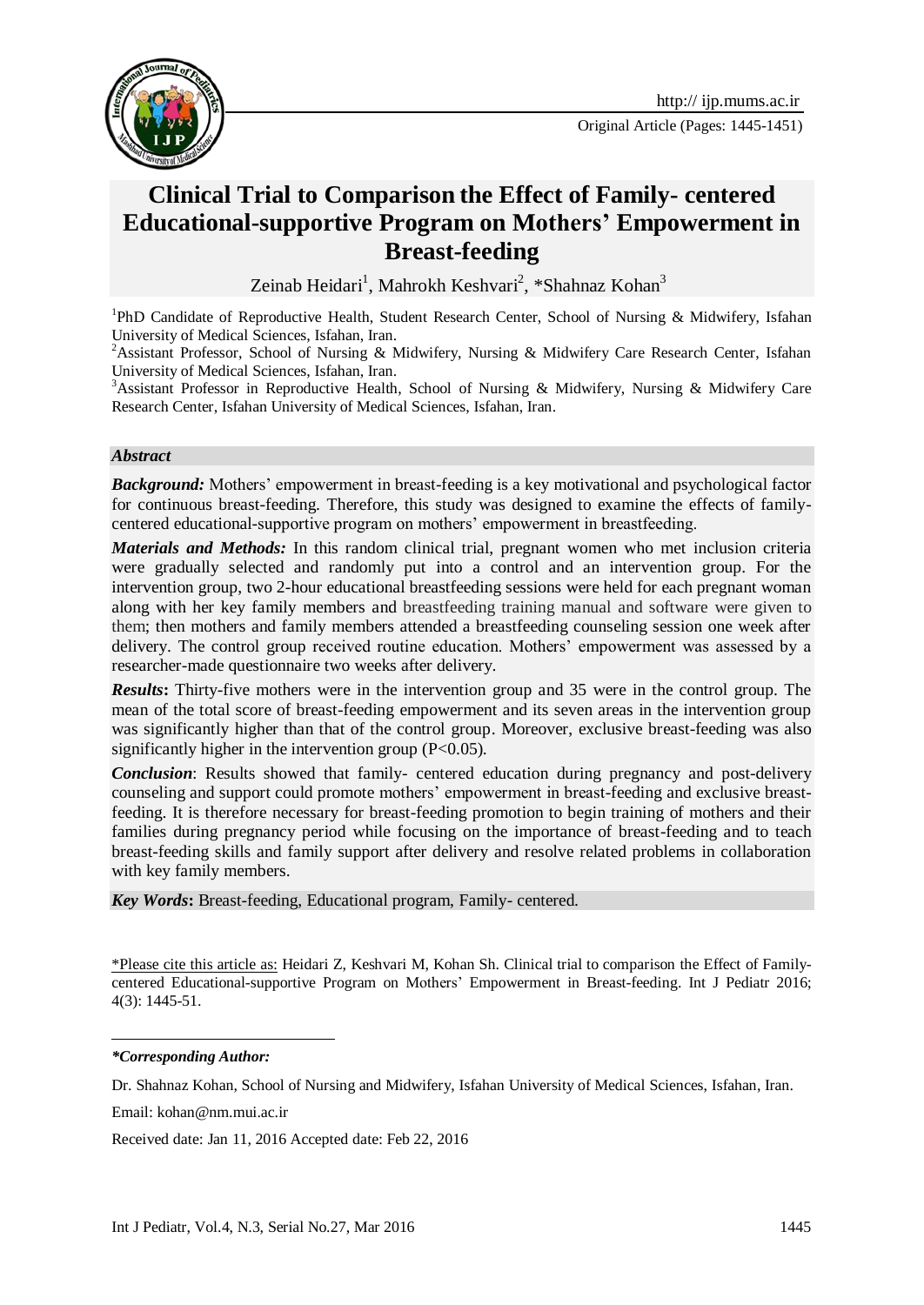#### **1-INTRODUCTION**

Empowering women to control aspects of their health especially of reproductive health is a major topic of the Conference on Population and Development[\(1\)](#page-5-0). Empowerment is a process by which women become aware of their needs and demands and reinforce the courage in themselves to reach their goals and develop the abilities required for actualizing their demands[\(2\)](#page-5-1). This process engages people in identifying problems, setting goals and basic strategies to solve the problems and reach the goals[\(3\)](#page-5-2). Results of empowerment include positive self-confidence, ability to reach goals, having a sense of control over life, processes of change and hope in the future[\(4\)](#page-5-3). Psychological empowerment of women would promote the quality of maternal role and reduce families' psychological distress[\(5\)](#page-5-4).

Mother's breastfeeding empowerment is a key motivational, psychological and changeable factor for continuous breastfeeding. Successful breastfeeding depends on various physiological and psychological factors in a mother. Physiological factors like age, socioeconomic status are less changeable and health workers, in order to improve the results, should take into account changeable effective variables such as mother's intention of breastfeeding, her knowledge and skill of breastfeeding, type of received support and self-efficacy and empowerment in breastfeeding[\(6,](#page-5-5) [7\)](#page-5-6).

Empowerment in breastfeeding plays a key role in breastfeeding promotion such that exclusive breastfeeding increases with enhanced level of breastfeeding empowerment. Findings of Kangs' study showed that breastfeeding empowerment program, through encouraging participation and helping them solve their breastfeeding problems, led to mothers' self-efficacy and control, and by means of

increased control over the environment and encouraging demand-based active participation, helped mothers find a solution for the situational problems in their environment[\(8\)](#page-6-0). Findings of an Iranian qualitative study also, showed that mother's positive attitude and disposition to breastfeeding and her efforts to acquire knowledge and skill could make her more determined for breastfeeding and that these along with her perception of "positive attitude and participation of husband and family in breastfeeding" would facilitate breastfeeding empowerment[\(9\)](#page-6-1).

Despite numerous advantages of breastfeeding for promoting the health of baby, mother and society[\(10,](#page-6-2) [11\)](#page-6-3) and the emphasis WHO and UNICEF have put on the global campaign to promote breastfeeding[\(12\)](#page-6-4); WHO report indicates that breastfeeding pattern is not favorable in the first six months of life and that only 37% of children in the world, 36% of East-Mediterranean and 28% of Iranian children are exclusively breastfed to the end of six months $(13)$ .

While there have been various actions globally to prolong breast-feeding duration, post-delivery and in-house problems and worries of mothers may result in discontinued breastfeeding[\(14\)](#page-6-6). Research shows that reasons for discontinued exclusive breast-feeding include mothers' lack of or insufficient knowledge of advantages of exclusive breast-feeding, mothers' insufficient disposition to breast-feeding, lack of access to health workers when facing breast-feeding problems and lack of encouragement and support from family and healthcare staff[\(15-17\)](#page-6-7). A study by Vafaee et al. showed that lack of knowledge and easy access to formula milk were factors escalating discontinued breast-feeding[\(18\)](#page-6-8). Another research referred to other factors such as lack of breastfeeding education during pregnancy, mother's concerns about breastfeeding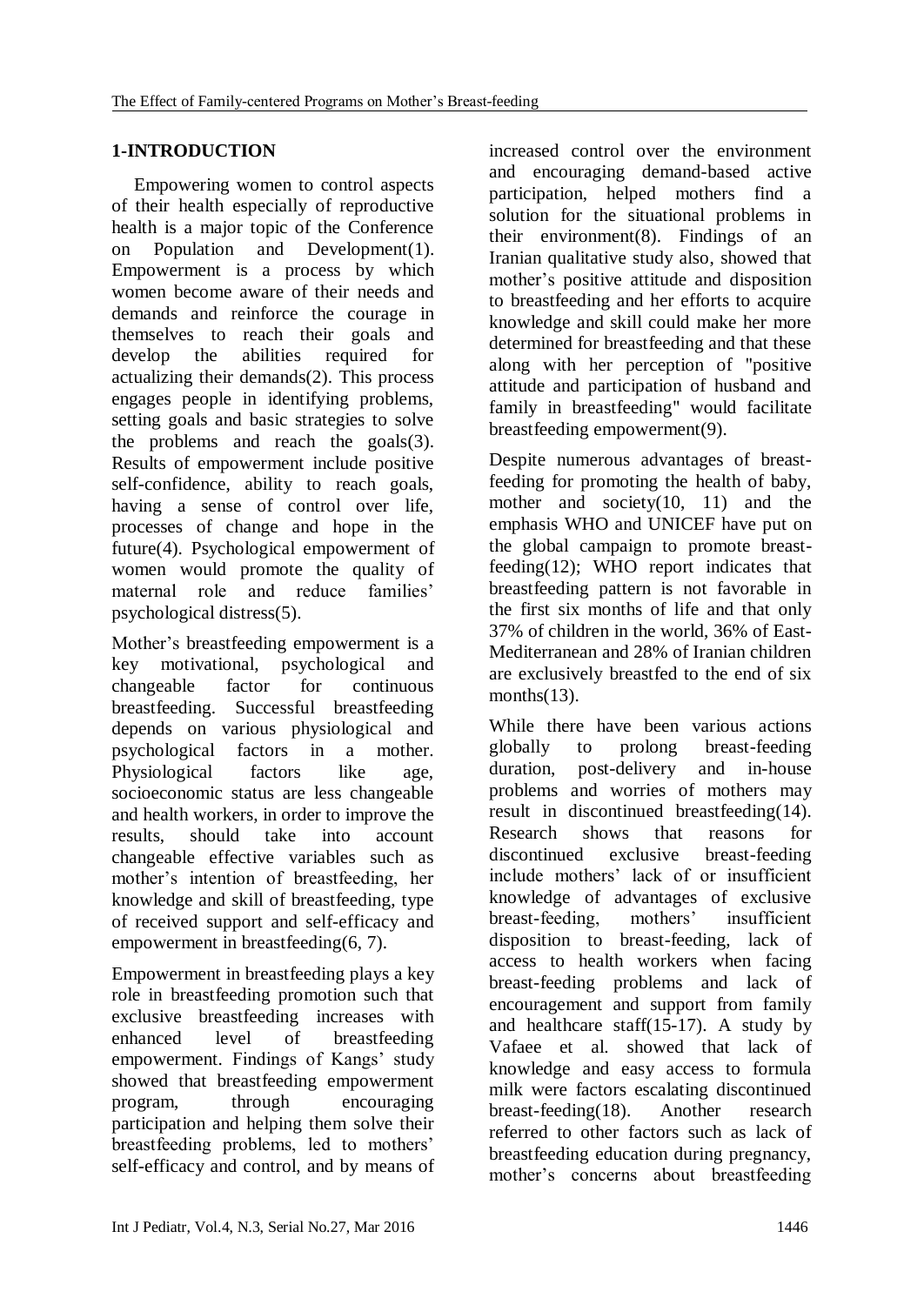sufficiency, lack of husband's support and mother's stress[\(7\)](#page-5-6). In addition, studies suggest that mother's inability to breastfeed and uncertainty about her abilities as well as feeling of milk insufficiency are the principal reasons of breastfeeding failure[\(19,](#page-6-9) [20\)](#page-6-10).

Although various breast-feeding promotion programs have already been proposed, they have not taken into account breast-feeding empowerment and family support. This clinical trials, therefore, is an attempt to explore the effects of familycentered educational-supportive program on mothers' empowerment in breastfeeding.

## **2- MATERIALS AND METHODS**

This study is a random clinical trial. The population under study consists of pregnant women who have referred to selected healthcare centers of Isfahan city in 2015-16. The sample is determined according to the sample size formula and expected efficiency in each group based on Kang's study $(8)$ . It is a single blind clinical trial for research samples in two intervention and control groups.

## **2-1.Inclusion criteria**

Inclusion criteria were being over 18 years of age, first and singleton pregnancy, 32 to 36 weeks' gestational age, low-risk pregnancy and willingness to participate in the research, ability to understand and complete questionnaires, and lack of mental disorders.

#### **2-2. Exclusion criteria**

Exclusion criteria were failure to complete three educational and counseling sessions and contraindications to breast-feeding in hospital such as prematurity.

## **2-3. Methodology**

Participants were gradually selected and randomly divided into the control and intervention groups. Intervention was explained for the latter group as being in

the form of two educational sessions during pregnancy and one post-delivery breast-feeding counseling session and then informed consent was obtained. In the intervention group, each woman along with her key family members attended two 2-hour small group educational breastfeeding sessions during pregnancy held in two weeks. The contents of sessions drawn upon views of mothers, key family members and breastfeeding counseling providers about breastfeeding empowerment[\(9\)](#page-6-1). Issued covered in these sessions included: advantages of breastfeeding, right breast-feeding techniques, prevention and treatment of common breast-feeding problems, how to pump and store milk, nutrition during breast-feeding and milk boosters, taking care of the baby and family's support and collaboration in breast-feeding; these were presented in the form of lecture, Q&A and breast-feeding doll. Questions were answered at the end of each session and participants were given a manual and software on practical breastfeeding techniques so that they could review further at home. The researcher then regularly contacted participants through SMS until their delivery and while reminding them of reviewing the manual and software, asked them to check with her the night before their thyroid screening. Then, in the day 3-5 after giving birth and once women referred for infants' thyroid screening, one breast-feeding session was held for nursing moms, their husbands and one key family member and their breastfeeding technique was observed and guidelines were practically offered and common problems and questions and the collaborative role of the family in breastfeeding were discussed. Mothers were provided with addresses to breast-feeding counseling centers. Researcher's phone number was also up for participants 24 hours a day, so they would call if they needed any support or advice. Mothers could contact the researcher based on their needs with no number and timing limit.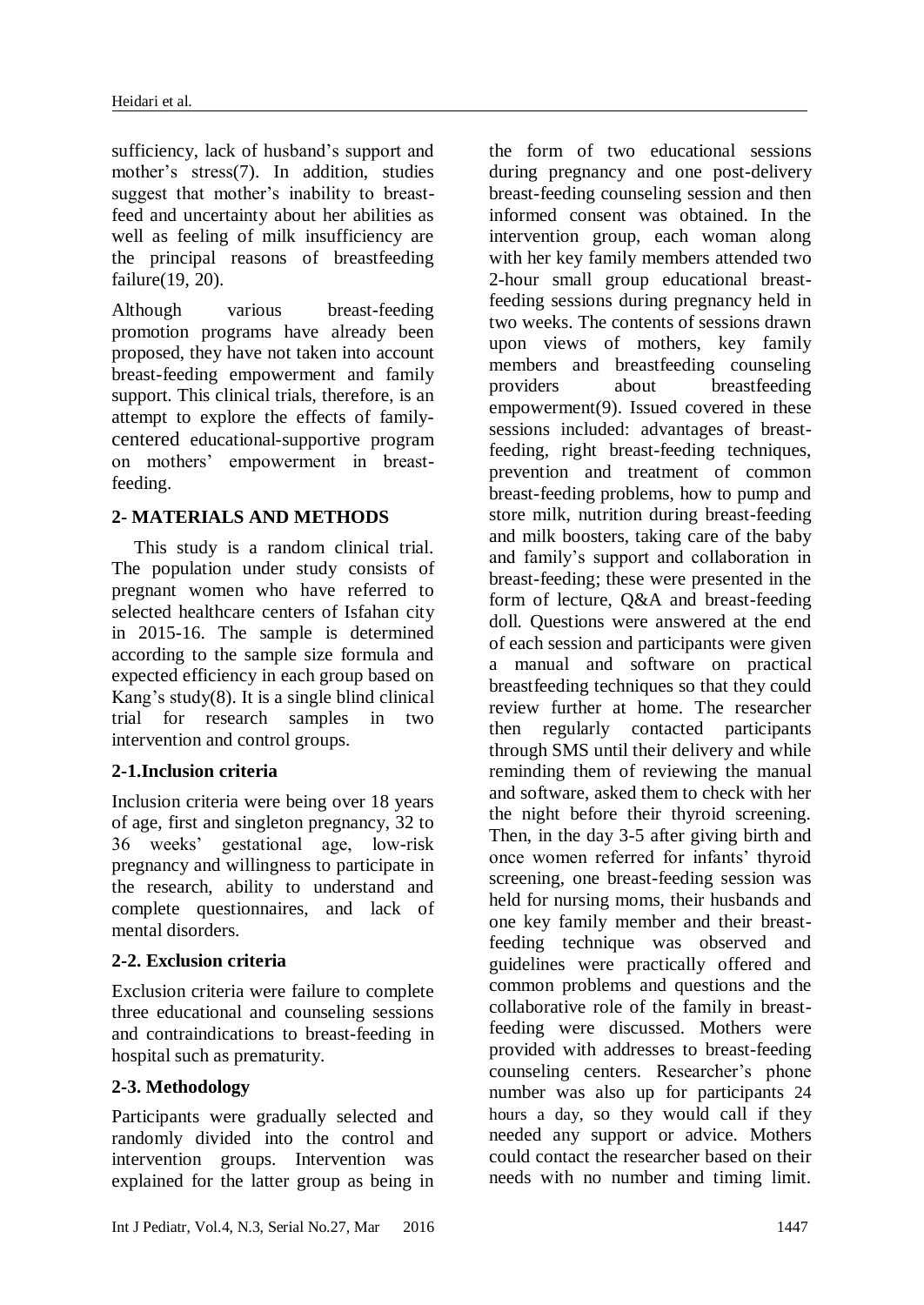The control group received routine educations and cares. Mothers' breastfeeding empowerment was assessed by completing the researcher-made questionnaire two weeks after delivery in both the control and intervention groups. The questionnaire was designed on the basis of a qualitative study and according to the Iranian cultural context and mothers' view-points on breast-feeding empowerment, as well as literature review.

# **2-5. Validity and Reliability**

Content validity was used to ensure validity of the questionnaire and it was judged and confirmed by 15 reproductive health experts and faculty members of nursing and midwifery faculty. The questionnaire measured demographic information, delivery condition, exclusive breast-feeding and consisted of 45 items with 7 items about mothers' empowerment in breast-feeding, 5 about knowledge, 6 about attitude, 11 about skills of proper breast-feeding technique, 6 about skills of preventing and solving breast-feeding problems, 4 about breast-feeding sufficiency, 6 about negotiation and receiving family support and 7 items about breast-feeding self-efficacy; items were measured by a five-point Likert scale (ranging from totally agreed to totally disagreed) and the sum of scores was a number between 45-225. Re-test method was employed to confirm reliability of the tool such that 15 nursing mom completed the questionnaire after 14 days and the reliability was confirmed at 90% confidence level.

## **2-6. Data analysis**

The data were analyzed by means of SPSS-20 using independent t-test, Mann-Whitney test and Chi-square. Significance level of the tests was set at P<0.05.

## **2-7. Ethical consideration**

The research was approved by the university's committee of ethics with the number 393472 and registered in Iranian Registry of Clinical Trials with the IDnumber: **IRCT2015081723657N1.** Moreover, written informed consent was obtained from participants after explaining goals of the research and they had the right of voluntary withdrawal of the study at any time.

## **3- RESULTS**

Seventy mothers (equally divided into two groups) participated in this research. Average ages of the control and intervention groups were 27.73±399 and 27.25±3.79 respectively. No significant difference was found between the two groups in terms of variables such as age, job, mothers and husbands' education, delivery method, infant's gender, and breastfeeding education in hospital.

The mean total score of breast-feeding empowerment, two weeks after delivery was 174.5±22.35 in the control and 199.8±20.62 in the intervention group. Independent t-test indicated that this difference in the scores was significant (P=0.000). In addition, family- centered education and support resulted in significance increase of mean scores of the seven areas such that the mean score of knowledge, attitude, skills of proper breast-feeding technique, skills of preventing and solving breast-feeding problems, breast-feeding sufficiency, negotiation and receiving family support and breast-feeding self-efficacy was significantly higher in the intervention group than the control group (Table. 1).

Moreover, at the end of two weeks of age, two infants in the intervention group and 13 infants in the control group did not receive exclusive breastfeeding and the rates of exclusive breastfeeding were 94% and 66% in the intervention and control groups respectively and results of chisquare tests showed a significant difference in the two groups in terms of exclusive breastfeeding (P=0.003).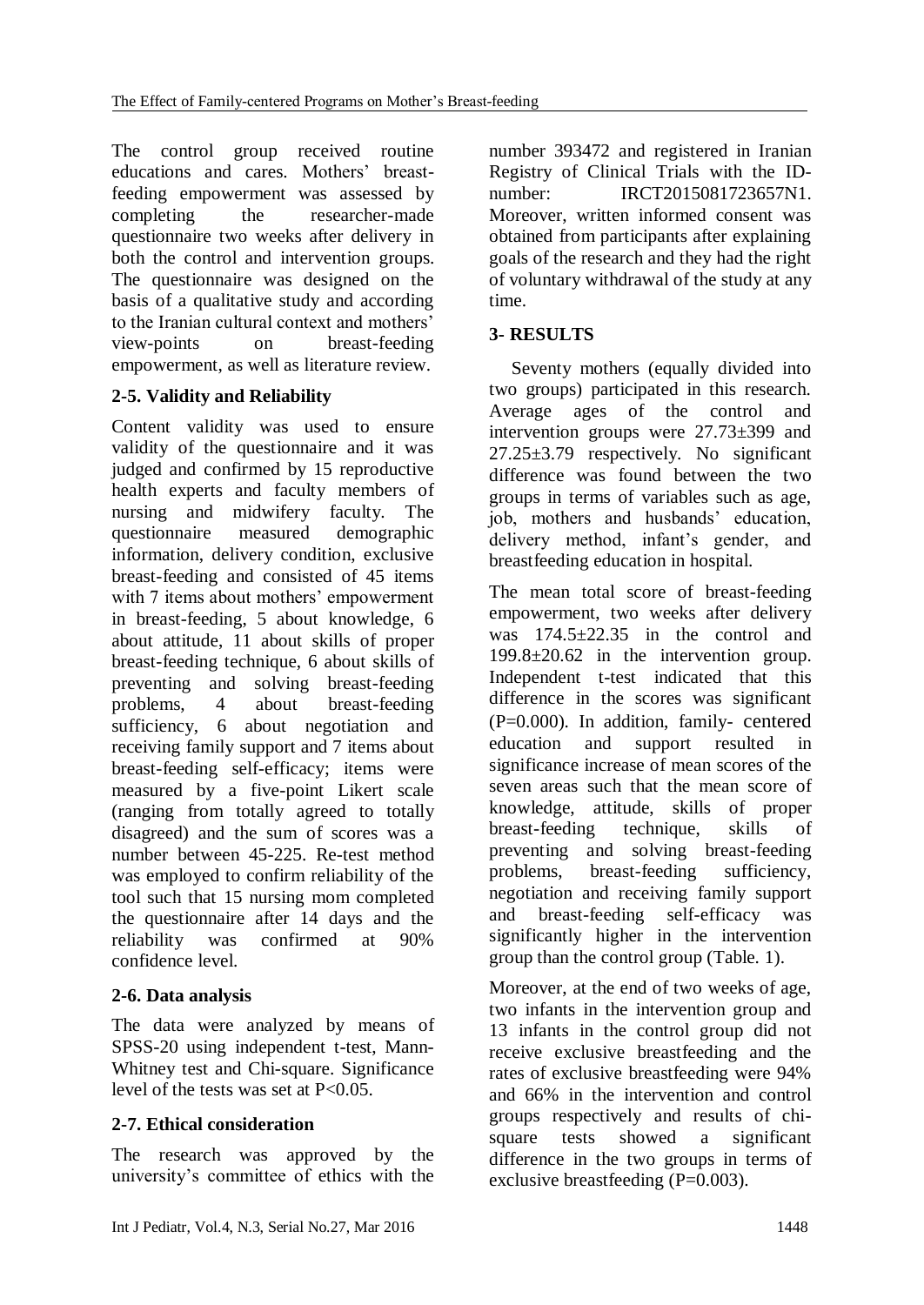| Variables                                      | Intervention group<br>(Mean $\pm$ SD) | Control group<br>$(Mean \pm SD)$ | P- value |
|------------------------------------------------|---------------------------------------|----------------------------------|----------|
| Total breastfeeding empowerment                | $199.80 \pm 20.62$                    | $179.03 \pm 22.35$               | 0.000    |
| Knowledge                                      | $21.42 \pm 2.30$                      | $19.15 \pm 2.26$                 | 0.000    |
| Attitude                                       | $27.25 \pm 2.91$                      | $25.31 + 3.32$                   | 0.010    |
| Skills of proper breastfeeding technique       | $50.25 + 9.93$                        | $42.15 + 7.83$                   | 0.000    |
| Skills of preventing and solving breastfeeding | $24.82 + 3.57$                        | $20.31 + 4.54$                   | 0.000    |
| problems                                       |                                       |                                  |          |
| Breastfeeding sufficiency                      | $17.42 \pm 2.35$                      | $15.23 \pm 2.92$                 | 0.001    |
| Negotiation and receiving family support       | $26.08 \pm 3.98$                      | $23.57 + 3.80$                   | 0.008    |
| Breastfeeding self-efficacy                    | $31.88 + 3.51$                        | $27.92 + 4.04$                   | 0.000    |
| Exclusive breastfeeding                        | 94%                                   | 66%                              | 0.003    |

**Table 1**: The mean score of the total breast-feeding empowerment, its seven areas and exclusive breast-feeding in the intervention and control groups

#### **4- DISCUSSION**

The present paper is a clinical trial that was first carried out in Iran to explore the effects of family- centered educationalsupportive program on mothers' empowerment in breast-feeding. Findings indicate that family-centered education and counseling resulted in increased mean score of breastfeeding empowerment and that mothers who had been trained during pregnancy and then received post-delivery breast-feeding counseling became more empowered in breast-feeding and their mean score was higher in terms of knowledge, attitude, skills of proper breast-feeding technique, skills of preventing and solving breast-feeding problems, breast-feeding sufficiency, negotiation and receiving family support and breast-feeding self-efficacy. Findings of Kang et al. in Korea are in the same line. In the present study, the score of breast-feeding empowerment in the intervention group was significantly higher than that of the control group. It is also found that the mean score in the area of personal, political and social empowerment was significantly higher in the intervention group; however, no significant difference was found in the group empowerment between the two groups. Furthermore, less breastfeeding problems were reported in the intervention group[\(8\)](#page-6-0). A study by Mclelland et al. also showed that full breast-feeding education for mothers such as methods of prevention and treatment of common breast-feeding problems is a key factor in increased continuing breast-feeding[\(21\)](#page-6-11).

In the present study, proper breast-feeding technique, observation of mothers' breastfeeding and correcting wrong breastfeeding techniques led to increased breastfeeding empowerment and promoted continuing exclusive breast-feeding. Another study showed that after fully teaching proper breast-feeding techniques to mothers who had C-section delivery, the number of mothers who exclusively breast-fed their infants increased[\(22\)](#page-6-12). Participants in a study by Hall et al. also underscored the importance of providing detailed information and practical guidelines about breast-feeding for mothers[\(23\)](#page-6-13).

Findings also show that family support and participation in the breast-feeding process were key factors in exclusive breastfeeding promotion. In many cultures including Iranian culture, breast-feeding is heavily influenced by advice from others such as family members. Most Iranian mothers are taken care of after delivery by their families and their advice and recommendations about breast-feeding are invaluable to them. Therefore, teaching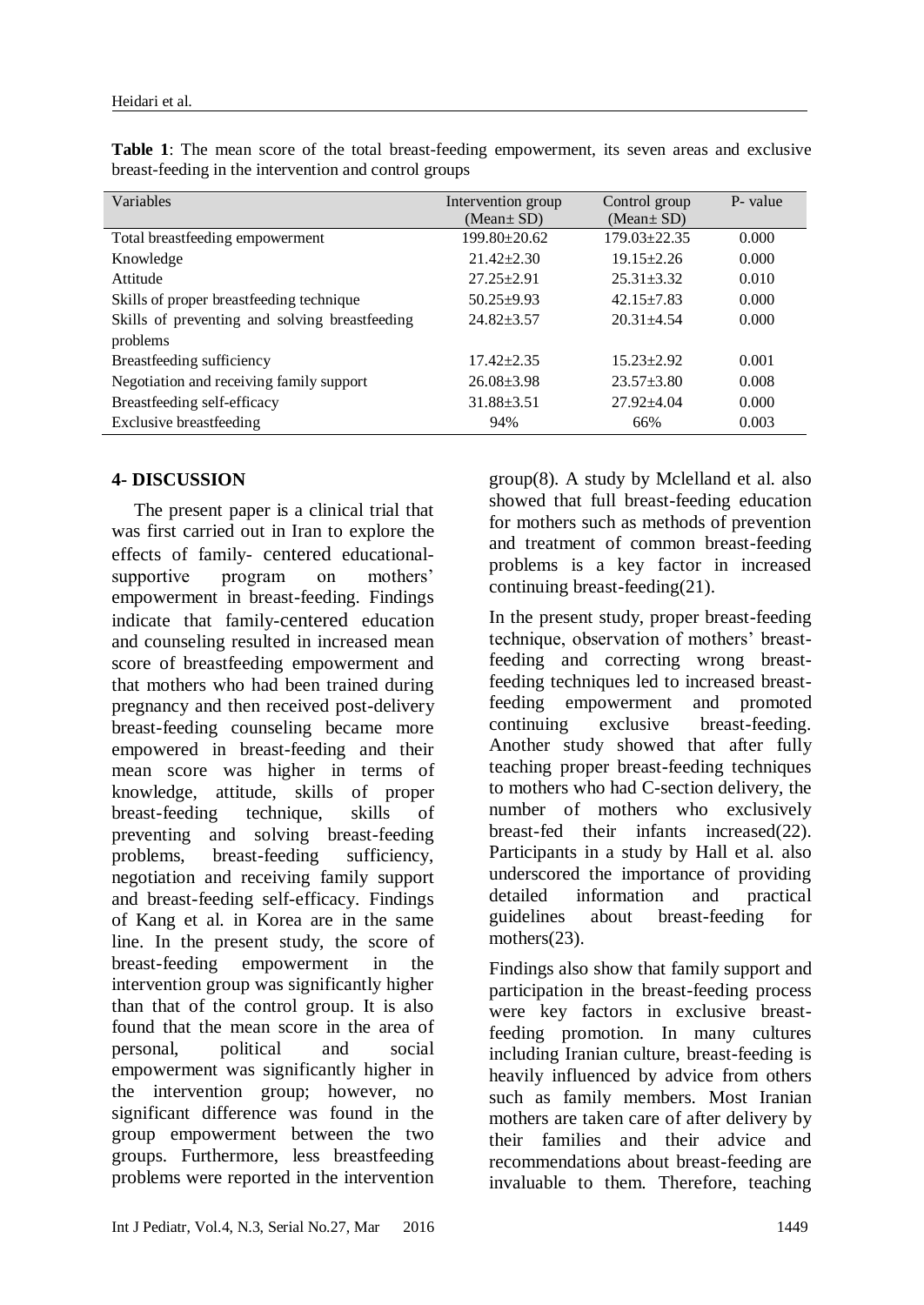husbands and key family members plays a significant role in breast-feeding promotion. Present findings suggest that the rate of exclusive breast-feeding in the intervention group where mothers and key family members had attended educational and counseling sessions was significantly higher than that of the control group. These findings are in line with those in the literature. The rate of exclusive breastfeeding, in the study of Sakkasi et al., was significantly higher among mothers who had their husbands and families' supports[\(22\)](#page-6-12). In another research examining the effects of support for women with successful breast-feeding on the patterns and duration of breast-feeding among first-time pregnant women, the rate of exclusive breast-feeding in the first, second and third months was significantly higher in the intervention group. In addition, reduced duration of breastfeeding from the time of discharge until the third month was greater in the control  $group(24)$  $group(24)$ .

Present findings also show that familycentered education and counseling resulted in increased exclusive breastfeeding and that the percentage of exclusive breastfeeding was 94 in the intervention group as opposed to 66 in the control group. Findings of Shrifirad et al. also showed that prenatal teaching to mothers would significantly increase exclusive breast-feeding [\(25\)](#page-6-15).

## **5- CONCLUSION**

Results of this study showed that family-centered education during pregnancy as well as counseling, family support and solving post-delivery breastfeeding may enhance exclusive breastfeeding promotion. It therefore seems that in order to promote breast-feeding, teaching to mothers and their family members should begin during pregnancy period, breast-feeding skills should be taught practically after delivery with

family members present, mothers and families' problems should be resolved in joint sessions and breastfeeding service delivery infrastructures should be revisited from the perspective of family and women empowerment.

## **6- CONFLICT OF INTEREST:** None.

## **7-ACKNOWLEDGMENT**

Authors would like to thank all of the mothers and families who helped us in this research. Authors are also thankful to the personnel of selected healthcare centers for their collaboration during this research.

#### **8- REFERENCE**

<span id="page-5-0"></span>1. Casey SE. Evaluations of reproductive health programs in humanitarian settings: a systematic review. Conflict and health. 2015;9(Suppl 1):S1.

<span id="page-5-1"></span>2. Ketabi M, Yazdkhasti B, Farohki Z. Empowering women to participate in the development. Women's Research. 2003;1(7):5- 30.

<span id="page-5-2"></span>3. Arneson H, Ekberg K. Evaluation of empowerment processes in a workplace health promotion intervention based on learning in Sweden. Health Promotion International. 2005;20:351-59.

<span id="page-5-3"></span>4. Heidari M, Alhani F, Kazemnejad A, Moezzi F. The effect of empowerment model on quality of life of Diabetic adolescents. Iranian Journal of Pediatrics. 2007;17(Suppl 1).

<span id="page-5-4"></span>5. Davis C, Sloan M, Tang C. Role occupancy, quality, and psychological distress among Caucasian and African American women. Affilia. 2011;26(1):72-82.

<span id="page-5-5"></span>6. Otsuka K, Dennis CL, Tatsuoka H, Jimba M. The relationship between breastfeeding self‐efficacy and perceived insufficient milk among Japanese mothers. Journal of Obstetric, Gynecologic, & Neonatal Nursing. 2008;37(5):546-55.

<span id="page-5-6"></span>7. O'Brien M, Buikstra E, Hegney D. The influence of psychological factors on breastfeeding duration. Journal of Advanced Nursing. 2008;63(4):397-408.